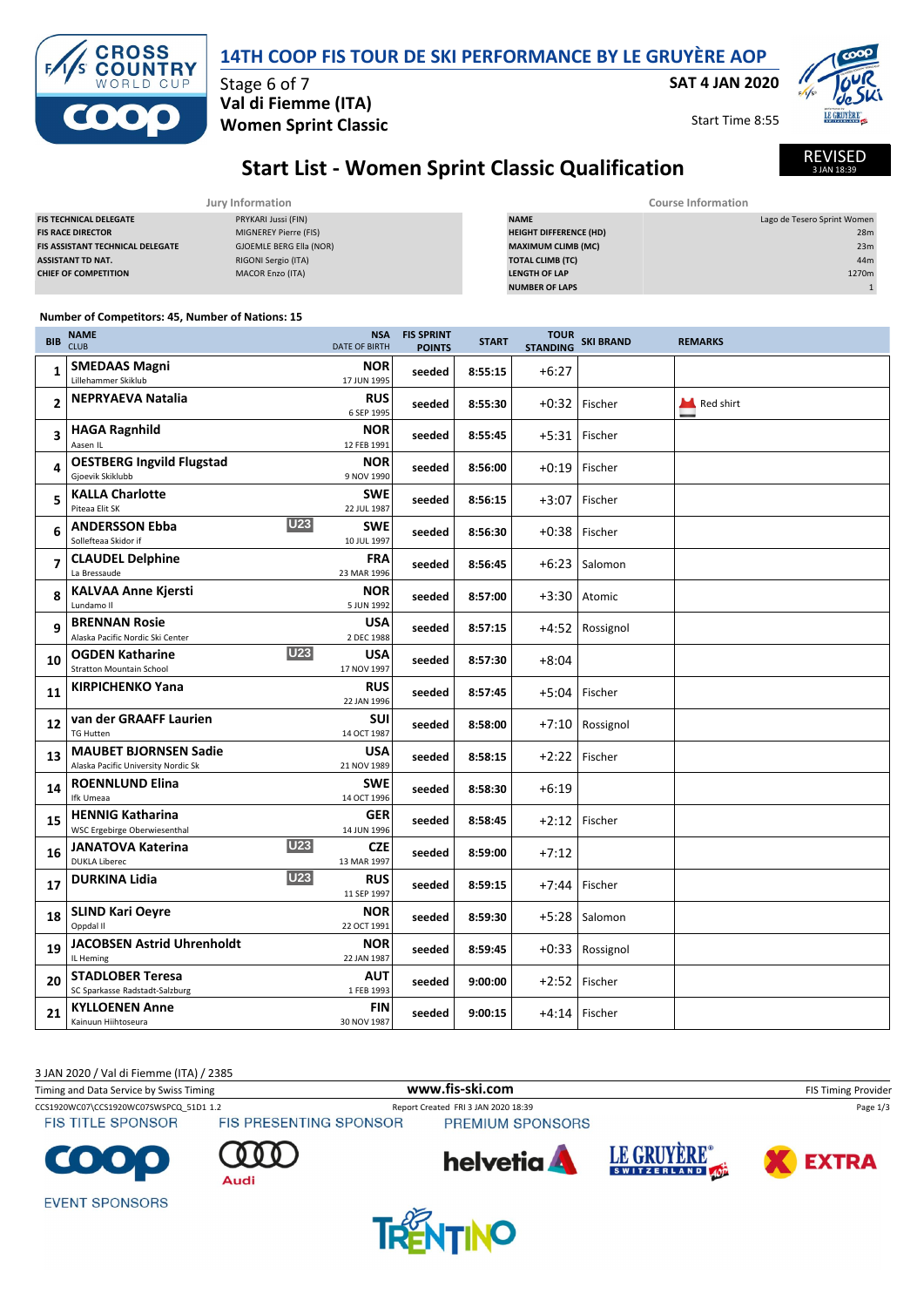

### **14TH COOP FIS TOUR DE SKI PERFORMANCE BY LE GRUYÈRE AOP**

**SAT 4 JAN 2020**

Start Time 8:55



REVISED 3 JAN 18:39

## **Start List - Women Sprint Classic Qualification**

| <b>BIB</b> | <b>NAME</b><br><b>CLUB</b>                                      | <b>NSA</b><br><b>DATE OF BIRTH</b> | <b>FIS SPRINT</b><br><b>POINTS</b> | <b>START</b> | <b>STANDING</b>   | TOUR SKI BRAND  | <b>REMARKS</b> |  |
|------------|-----------------------------------------------------------------|------------------------------------|------------------------------------|--------------|-------------------|-----------------|----------------|--|
| 22         | <b>JOHAUG Therese</b><br>IL Nansen                              | <b>NOR</b><br>25 JUN 1988          | seeded                             | 9:00:30      | $1:51:14$ Fischer |                 | Yellow shirt   |  |
| 23         | <b>DIGGINS Jessica</b><br><b>Stratton Mountain School</b>       | <b>USA</b><br>26 AUG 1991          | seeded                             | 9:00:45      |                   | $+3:20$ Salomon |                |  |
| 24         | ZHAMBALOVA Alisa                                                | <b>RUS</b><br>13 SEP 1994          | seeded                             | 9:01:00      | $+5:26$           |                 |                |  |
| 25         | <b>NISKANEN Kerttu</b><br>Vieremaen Koitto                      | FIN<br>13 JUN 1988                 | seeded                             | 9:01:15      |                   | +3:09 Fischer   |                |  |
| 26         | $\Box$ YC<br><b>LAMPIC Anamarija</b><br>TSK Triglav Kranj       | SLO<br>17 JUN 1995                 | seeded                             | 9:01:30      | $+2:30$           | Fischer         |                |  |
| 27         | <b>WENG Tiril Udnes</b><br>Nes Ski                              | <b>NOR</b><br>29 SEP 1996          | seeded                             | 9:01:45      | +1:57             | Atomic          |                |  |
| 28         | <b>U23</b><br><b>COMARELLA Anna</b><br>G.S. FIAMME ORO MOENA    | ITA<br>12 MAR 1997                 | seeded                             | 9:02:00      | $+5:55$           |                 |                |  |
| 29         | <b>SUNDLING Jonna</b><br>Piteaa Elit SK                         | <b>SWE</b><br>28 DEC 1994          | seeded                             | 9:02:15      |                   | $+3:16$ Fischer |                |  |
| 30         | <b>WENG Heidi</b><br>IL i BUL                                   | <b>NOR</b><br>20 JUL 1991          | seeded                             | 9:02:30      |                   | +0:49 Fischer   |                |  |
|            | <b>Seeded by FIS Sprint Points</b>                              |                                    |                                    |              |                   |                 |                |  |
| 31         | <b>DAHLQVIST Maja</b><br>Fauln-Borlaenge SK                     | <b>SWE</b><br>15 APR 1994          | 14.27                              | 9:02:45      | $+9:47$           | Salomon         |                |  |
| 32         | <b>SCARDONI Lucia</b><br><b>GRUPPO SCIATORI FIAMME GIALLE</b>   | ITA<br>22 MAR 1991                 | 39.72                              | 9:03:00      | $+8:23$           | Fischer         |                |  |
| 33         | <b>BROCARD Elisa</b><br>C.S. ESERCITO                           | ITA<br>27 OCT 1984                 | 51.09                              | 9:03:15      |                   | $+9:30$ Salomon |                |  |
| 34         | <b>UNTERWEGER Lisa</b><br>SK Rottenmann-Steiermark              | AUT<br>4 FEB 1995                  | 64.77                              | 9:03:30      | $+10:58$ Atomic   |                 |                |  |
| 35         | <b>U23</b><br><b>FRAEBEL Antonia</b><br>WSV Asbach              | <b>GER</b><br>25 JAN 1997          | 84.12                              | 9:03:45      |                   | +9:30 Rossignol |                |  |
| 36         | <b>SERONOSOVA Polina</b>                                        | <b>BLR</b><br>22 JAN 1993          | 90.98                              | 9:04:00      | $+11:01$          |                 |                |  |
| 37         | <b>YEATON Jessica</b>                                           | AUS<br>21 NOV 1991                 | 99.66                              | 9:04:15      | $+10:57$          |                 |                |  |
| 38         | <b>U23</b><br><b>NISSINEN Vilma</b><br>Vuokatti Ski Team Kainuu | FIN<br>19 NOV 1997                 | 107.02                             | 9:04:30      | $+9:06$           |                 |                |  |
| 39         | <b>SHEVCHENKO Anna</b>                                          | KAZ<br>4 AUG 1993                  | 125.24                             | 9:04:45      | $+11:16$          | Fischer         |                |  |
| 40         | <b>U23</b><br><b>SHALYGINA Kseniya</b>                          | KAZ<br>5 SEP 1998                  | 133.05                             | 9:05:00      | $+12:55$          |                 |                |  |
| 41         | <b>BYKOVA Irina</b>                                             | KAZ<br>6 JUL 1993                  | 137.39                             | 9:05:15      | $+12:32$ Fischer  |                 |                |  |
| 42         | <b>GOLOVAN Diana</b>                                            | <b>RUS</b><br>9 APR 1994           | 141.45                             | 9:05:30      |                   | $+9:59$ Atomic  |                |  |
| 43         | <b>NECHAEVSKAYA Anna</b>                                        | <b>RUS</b><br>21 AUG 1991          | 145.00                             | 9:05:45      |                   | +8:33 Fischer   |                |  |
| 44         | <b>U23</b><br>ZHEREBYATEVA Anna                                 | <b>RUS</b><br>24 FEB 1997          | 164.84                             | 9:06:00      | $+9:32$           | Fischer         |                |  |
| 45         | <b>U23</b><br><b>TYULENEVA Valeriya</b>                         | KAZ<br>27 SEP 1997                 | 179.34                             | 9:06:15      |                   | +9:50 Fischer   |                |  |

3 JAN 2020 / Val di Fiemme (ITA) / 2385

Timing and Data Service by Swiss Timing **WWW.fis-Ski.com WWW.fis-Ski.com** FIS Timing Provider

**FIS TITLE SPONSOR** 

CCS1920WC07\CCS1920WC07SWSPCQ\_51D1 1.2 Report Created FRI 3 JAN 2020 18:39 Page 2/3<br>FIS TITLE SPONSOR FIS PRESENTING SPONSOR PREMIUM SPONSORS



Audi







**EVENT SPONSORS**